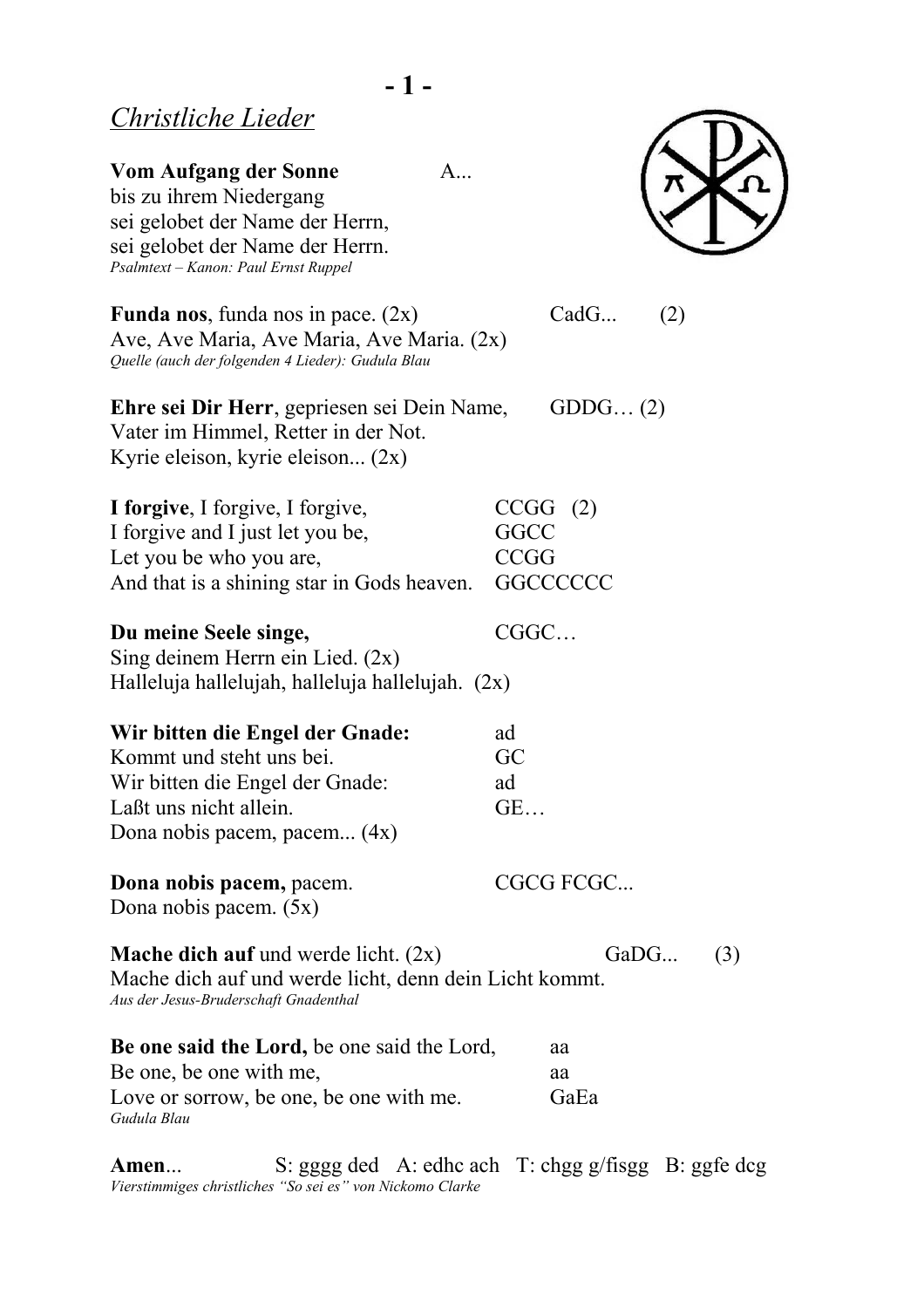**I am one** with the heart of the mother, ad I am one with the heart of love, GC I am one with the heart of the father, ad I am one with the God. GE Ave Maria, kyrie eleison. ... *Michael Stillwater*



**Komm, mein Engel**, komm zu mir GDDG... Hüll' mich ein in das Licht deiner Liebe. Halt mich fest und leuchte mir Auf dem Weg durch die Dunkelheit. Engel der Barmherzigkeit, goldner Himmelsstern, trage meine Dankbarkeit vor den Thron des Herrn. (2x) *Quelle: Gudula Blau*

**- 1a -**

**Kyrie Eleison**, Christ Eleison… CGGC… *Quelle: Gudula Blau*

**Kyrie Eleison** (3x)...<br> *CCCCGGGG* CCCFCGCC<br> *Variante (TdUF):* CFCF CaFG *Variante (TdUF):* CFCF CaFG

**In the light of the Lord** we are one, we are chosen, adGC aeaF d(d)EE In the light of the Lord we are one, we are one, we are one, we are one. In the light of the Lord we receive all his blessings, ... In the light of the Lord we are filled with his glory, ... *Mündlich übermittelt.*

### Der Himmel geht über allen auf, **dFGC...**

auf alle über, über allen auf... *Text & Musik: Peter Janssen*

**Halleluja**, halleluja... aaGGGGaa (2x) CFGCadEa (2x) (2)

**Sing Halleluja unserm Herrn** (Echo: Sing Halleluja unserm Herrn) aGaG Sing Halleluja unserm Herrn (Echo: Sing Halleluja) aCEE Sing Halleluja, sing Halleluja, (Gleichzeitig: Halleluja) aGFC Sing Hallaluja unserm Herrn (Gleich: Sing Halleluja unserm Herrn) aGaa *Quelle (beide): Anne Tusche – Text und Musik (unten): Linda Stassen*

**Altissimo coracon**, altissimo coracon, eDCH... Altissimo coracon, que floresca Que floresca la luz, que floresca la luz, Que floresca la luz, que floresca. *Dance Of Universal Peace - Trad. mexikanisch "Alleshöchstes Herz, erblühe wie das Licht aufgeht"*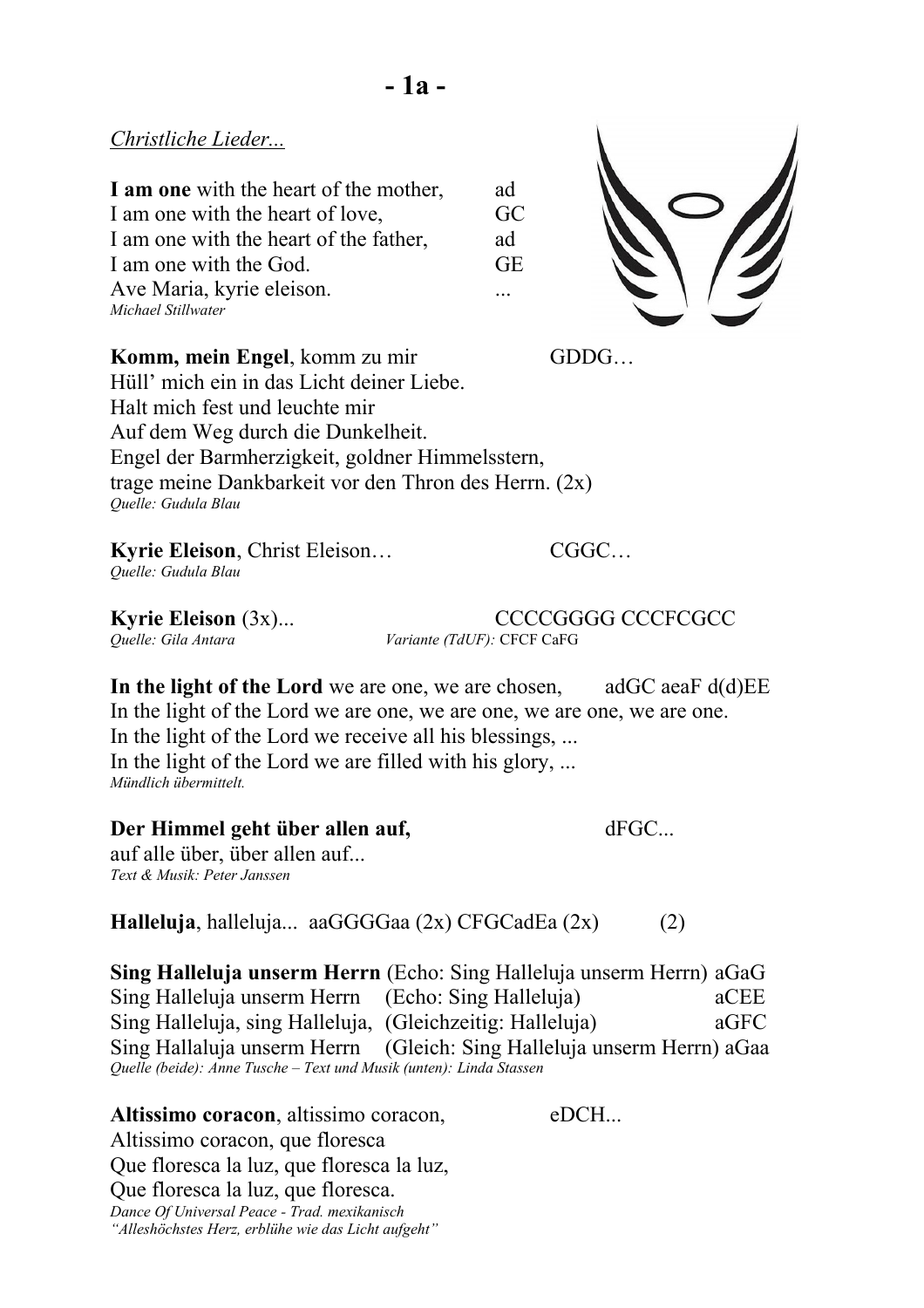# *Christliche Lieder...*

Wo zwei oder drei in meinem Namen versammelt sind, CCGG CGCC... da bin ich mitten unter ihnen... *Text: Matthäus 18, 20 – Musik: Jesus-Bruderschaft Gnadenthal*

**Herr, gib uns deinen Frieden, gib uns deinen Frieden, aFGC...** Frieden, gib uns deinen Frieden, Herr gib uns deinen Frieden.

*Liturgie – Musik: Ludger Edelkötter*

**We shall overcome,** we shall overcome,  $\qquad \qquad$  GCGG  $(2x)$ we shall overcome some day. GCeA DADD Oh, deep in my heart I do believe: CCGG CDee We shall overcome someday. CCGD GCGG 2. We'll walk hand in hand... 6. Truth shall make us free... 3. We shall live in peace... 7. The Lord will see us through... 4. We are not afraid... this day... 8. We shall brothers be... 5. We are not alone... *Quelle: Pete Seeger*

- 
- 

# **Hymn**

| Valley's deep and the mountains so high                   | GGCG            |
|-----------------------------------------------------------|-----------------|
| if you wanna see god you've got to move on the other side | <b>CCGG</b>     |
| you stand up there with your head in the clouds           | GGCG            |
| don't try to fly you know you might not come down         | CCGG            |
| don't try to fly near god you might not come down         | <b>CCCCGGGG</b> |

Jesus came down from heaven to earth the people said it was a virgin birth  $(2x)$ the people said it was a virgin birth

he told great stories of the lord and said he was the saviour of us all and said he was the saviour of us all

For this we killed him nailed him up high he rose again as if to ask us why then he ascended into the sky as if to say in god alone we soar as if to say in god alone we fly

Valley's deep and the mountains so high... (Strophe 2x) *Text und Musik: Barclay James Harvest*

| All, überall, überall wo ich auch bin      | <b>CCCG</b> |
|--------------------------------------------|-------------|
| bist auch du mit mir, lieber Gott, überall | <b>FFCa</b> |
| bist auch du                               | GgaG        |
| Text und Musik: Mark Fox                   |             |

### **Maranatha** Maranatha Maranatha (2x) FFCC CCFF

*Version: DDaa CCGD Für Inspiration/Aramäisch: "Ich gehe zu Gott!" – Quelle: Henry Marshall*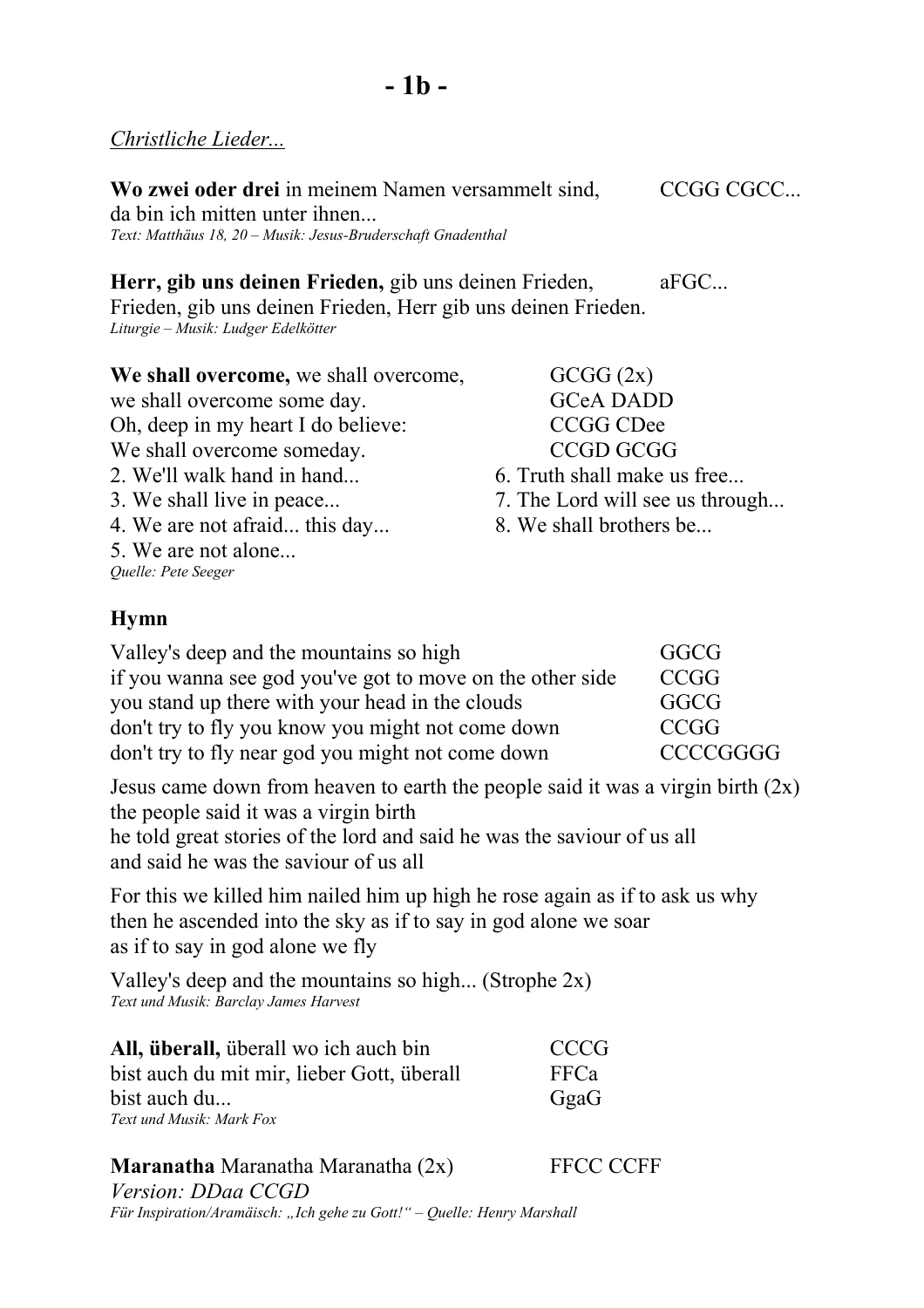### *Christliche Lieder...*

**Herr deine Liebe** ist wie Gras und Ufer CdGC wie Wind und Weite und wie ein Zuhaus. adGC Frei sind wir da zu wohnen und zu gehen. GCdE Frei sind wir ja zu sagen oder nein. GCdE Herr deine Liebe ist wie Gras und Ufer, CdGC wie Wind und Weite und wie ein Zuhaus. adGC 2. Wir wollen Freiheit um uns selbst zu finden, Freiheit, aus der man etwas machen kann, Freiheit die auch noch offen ist für Träume, wo Baum und Blume Wurzeln schlagen kann. Herr deine Liebe... 3. Und dennoch sind Mauern zwischen Menschen und wie durch Gitter sehen wir uns an. Unser versklavtes Ich ist ein Gefängnis und ist gebaut aus Steinen unsrer Angst. Herr deine Liebe ... *Text: Ernst Hansen – Melodie: Lars Ake Lundberg*

**Danke, für diesen guten Morgen**, danke, für jeden neuen Tag, CCGG CCFG Danke, daß ich all' meine Sorgen auf Dich werfen mag. CCFF CGCC Danke, für alle guten Freunde, danke, o Herr, für jedermann, Danke, wenn auch dem größten Feinde ich verzeihen kann. Danke, für meine Arbeiststelle, danke, für jedes kleine Glück. Danke, für alles Frohe, Helle und für die Musik. Danke, für manche Traurigkeiten, danke, für jedes gute Wort, Danke, daß Deine Hand mich leiten will an jedem Ort. Danke, daß ich Dein Wort verstehe, danke, daß Deinen Geist Du gibst, Danke, daß in der Fern' und Nähe du die Menschen liebst. Danke, Dein Heil kennt keine Schranken, danke, ich halt' mich fest daran, Danke, ach Herr, ich will Dir danken, dass ich danken kann. *Text & Melodie: Martin Gotthard Schneider*

#### **Halleluja** (4x) CCFd GGFC...

How I love thee  $(4x)$ Come be near me (4x) You are in me  $(4x)$ We are One Love (4x) *Quelle: Anne Tusche*

**Awun**, Awun, Awun,... da (2)

*Kanon über drei Stimmen auf Aramäisch – Beginn des ursprünglichen 'Vaterunser': "Geliebtes Schöpferwesen, das überall im Universum und in meiner Seele gegenwärtig ist."*